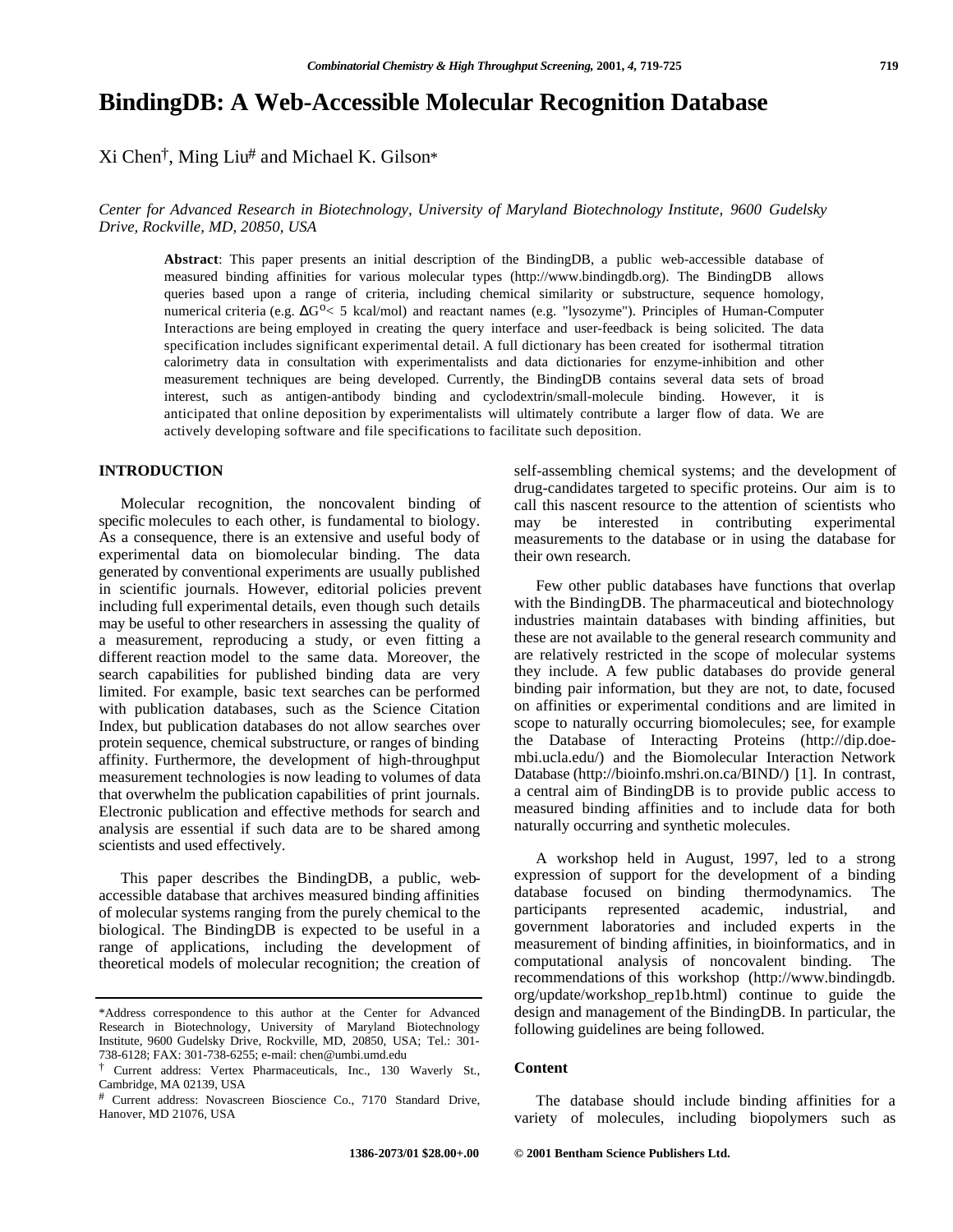proteins, nucleic acids and carbohydrates, as well as small organic molecules such as drug candidates and synthetic host and guest molecules. Measurements in both aqueous and non-aqueous solvents should be included. Experimental details, including methods and raw data, should be accommodated but not required for an entry to be acceptable.

A wide range of queries should be supported, including text-based and numerical Structured Query Language (SQL) queries, chemical substructure searches, Basic Local Alignment Search Tool (BLAST) sequence searches, and combinations of these types.

### **Access**

The database should be a public resource accessible via the WWW and should be equipped with a user-friendly interface. Every effort should be made to promote direct deposition of new binding data by experimentalists.

### **Evaluation**

The database should be evaluated and guided by the user **Reactants** community.

**Table 1. Summary of data in the BindingDB**

### The present paper discusses the development of the BindingDB in terms of data content, user-interface, database design architecture, and plans for further development.

### **DATA CONTENT**

**Query** A variety of techniques are currently used to measure binding affinities. Of these, the initial implementation of the BindingDB focuses on Isothermal Titration Calorimetry (ITC), a widely used technique that yields not only binding affinities but also enthalpies and entropies [2,3]. The data provided by ITC include the essential attributes of any binding experiment, so this initial work provides a solid foundation for extension to other measurement techniques as well.

> The data dictionary for ITC data uses the relational model and currently comprises 29 normalized database tables. As summarized in Table 1, the database tables can be grouped into four categories: Reactants, Reaction Solution, Experimental Results and Details, and References. The data dictionary is now discussed in more detail.

The binding reactants may be polymers, such as proteins; small organic molecules; or complexes of polymers

| таріе т. |  | Summary of data in the Binding DB |  |
|----------|--|-----------------------------------|--|
|----------|--|-----------------------------------|--|

| <b>Binding reactants</b>         |                                                                                                                                                                                                                                             |  |
|----------------------------------|---------------------------------------------------------------------------------------------------------------------------------------------------------------------------------------------------------------------------------------------|--|
| Monomer                          | Small organic molecules, including name(s), MDL Molfile, SMILES, molecular weight.                                                                                                                                                          |  |
| Polymer                          | Polymers (e.g. protein, DNA) including name(s), sequence, source organism, molecular weight.                                                                                                                                                |  |
| Complex                          | Molecular complexes in terms of Monomer and Polymer components.                                                                                                                                                                             |  |
| Other DB                         | Listings of a molecule in external databases such as GenBank and the PDB, including database name and molecule<br>ID.                                                                                                                       |  |
| <b>Reaction solutions</b>        |                                                                                                                                                                                                                                             |  |
| Solution                         | Solution in which reaction was studied, including identity of pH buffer, pH of preparation, and pointers to solvent and<br>solute data in the following two tables.                                                                         |  |
| Solute                           | Solutes used in reaction solution, including name, source, purity, concentration.                                                                                                                                                           |  |
| Solvent                          | Base solvents (e.g. water, ethanol) used in reaction solution, including name, source, purity, mole fraction.                                                                                                                               |  |
| Experimental results and details |                                                                                                                                                                                                                                             |  |
| <b>ITC</b> Results               | Derived thermodynamic results and summary of experimental conditions, including                                                                                                                                                             |  |
|                                  | G, H, S, logK, Temperature, pH, pressure, ionic strength, stoichiometry parameter, uncertainties.                                                                                                                                           |  |
| <b>ITC Runs</b>                  | Calorimetry runs used to establish a result in the <b>ITC Results</b> table. Includes cell reactant identity and concentration,<br>cell volume, syringe reactant and concentration, and injection volume. Raw data may also be stored here. |  |
| Instrument                       | Instrument used in the measurements, including type, year, model, manufacturer.                                                                                                                                                             |  |
| Data fitting method              | Data fitting method, data fitting software name and version.                                                                                                                                                                                |  |
| References                       |                                                                                                                                                                                                                                             |  |
| Article                          | Title, journal name, volume, year, page, abstract, keywords, PubMedID.                                                                                                                                                                      |  |
| Authors                          | Names and contact information on article authors and database entrants.                                                                                                                                                                     |  |
| <b>BindingDB</b> Entry           | Entry date and title, measurement technique, comments, and searchable keywords.                                                                                                                                                             |  |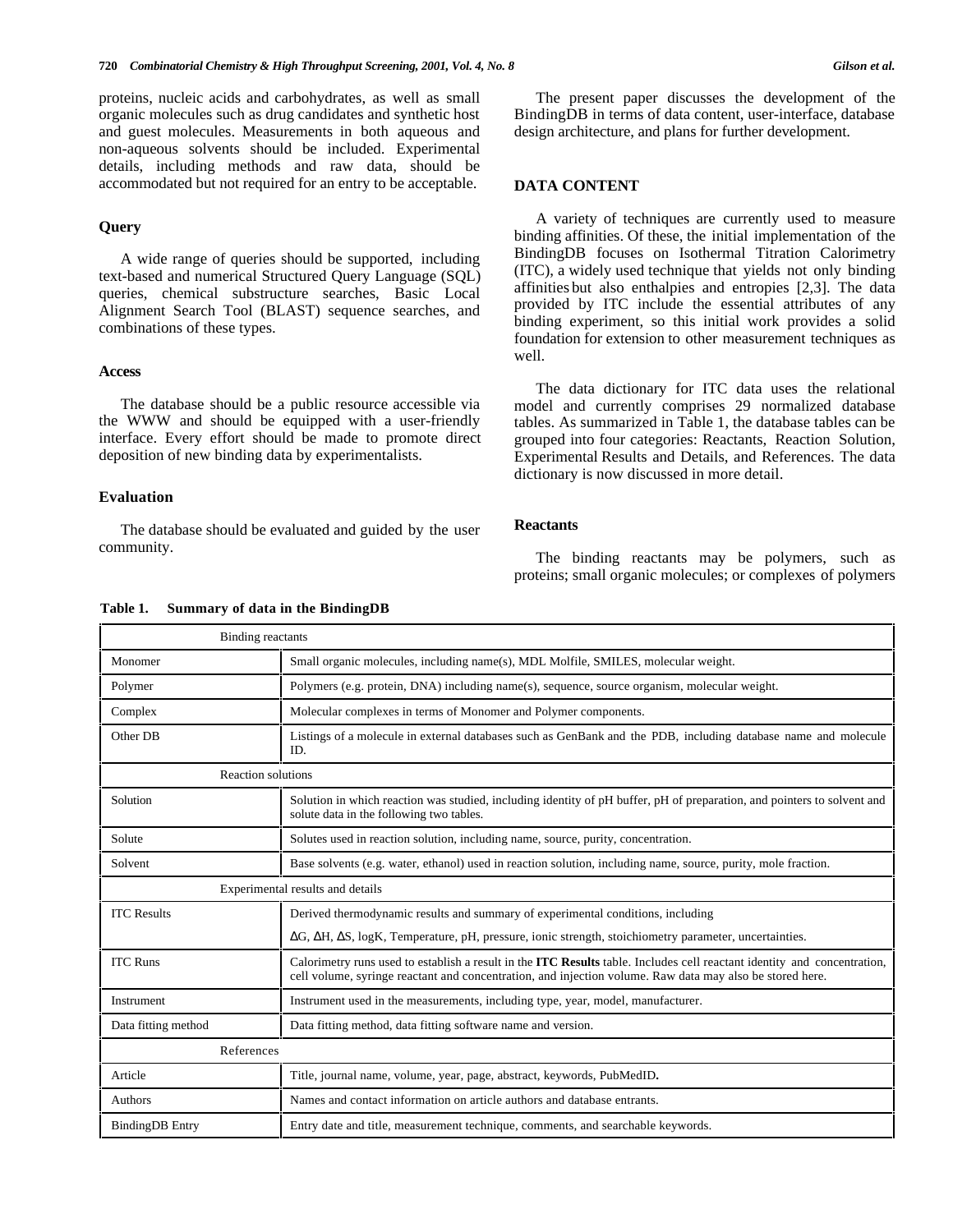and/or nonpolymers. These types are stored in the Polymer, Monomer and Complex tables, respectively. The molecules are identified both by name and by chemical structure: sequences for polymers, and Simplified Molecular Input Line Entry Specification (SMILES) strings and MDL Molfiles for nonpolymers. Additional attributes include molecular weight, molecule type, and database IDs for molecules known to be described in other databases, such as the Protein Data Bank [4,5].

### **Reaction Solution**

The solution in which each reaction is studied is described in terms of the base solvent – e.g. 100% water or water/ethanol in a 50% mole fraction—along with any buffer or other solutes, such as salts or reducing agents.

### **Experimental Results**

These tables include the thermodynamics results – free energy, enthalpy and entropy of binding – along with key experimental conditions such as pH and temperature. Binding data must be interpreted according to a specific reaction model, such as  $A+B$  AB. We initially planned reaction model, such as  $A+B$ to capture a wide range of reaction models in a single, general data representation, but the resulting data dictionary proved to be complex and difficult to query efficiently. In the current data dictionary, a separate table is reserved for each reaction model and two reaction models are currently included:  $A+B$  AB and  $2A+B$  A<sub>2</sub>B. This approach is efficient and straightforward, and it is expected that the vast majority of binding data will be accommodated by a small set of specific models. Another table stores detailed information, potentially including raw data, for the ITC measurements that were analyzed to generate the thermodynamic results. Additional information, such as the data fitting method and the instrument description, are also included in this category.

Tables in this category provide publication information, including a PubMed reference ID, related to each data entry. For data that are not yet published, BindingDB will be used as the journal name. In addition, information on the person who entered each data set is recorded for data confirmation purposes.

### **USER INTERFACE**

### **Data Deposition Interface**

Data are collected by the BindingDB staff from previously published papers, and are deposited via clientserver software built with Oracle Developer Forms 6.0 (Fig. **1**) Data are initially stored in a slightly denormalized version of the full database that allows for a simpler deposition process. Data in this intermediate database are then checked and moved into the main database by a set of Procedural processing Language/Structured Query Language (PL/SQL) scripts. A data submission can be either "new" or "revised". In revision mode, the user can retrieve previously entered data and change it as needed. Upon submission of the revised data, the old data are labeled as obsolete and linked to the revised data. Obsolete data are not retrieved by queries but can be accessed via links from the up-to-date version of the data.

Because the current input tool provides a direct connection to the intermediate database, it allows the depositor to access and reuse existing data during the deposition process, making for greater efficiency and accuracy. On the other hand, the software must be installed on the user's own computer, which complicates distribution to data entrants at other institutions. We have therefore developed a web-based deposition interface that will be broadly accessible to the scientific community; this effort is described in the section on plans for further development. (see note added in proof).

### **Database Query Interface**

As summarized in Table 2, the BindingDB currently provides the following four query methods, along with **References** several levels of results reporting.

> Express search (http://www.bindingdb.org/index.html) provides a single form field for exact keyword, searches.



**Fig. (1).** The BindingDB data deposition process.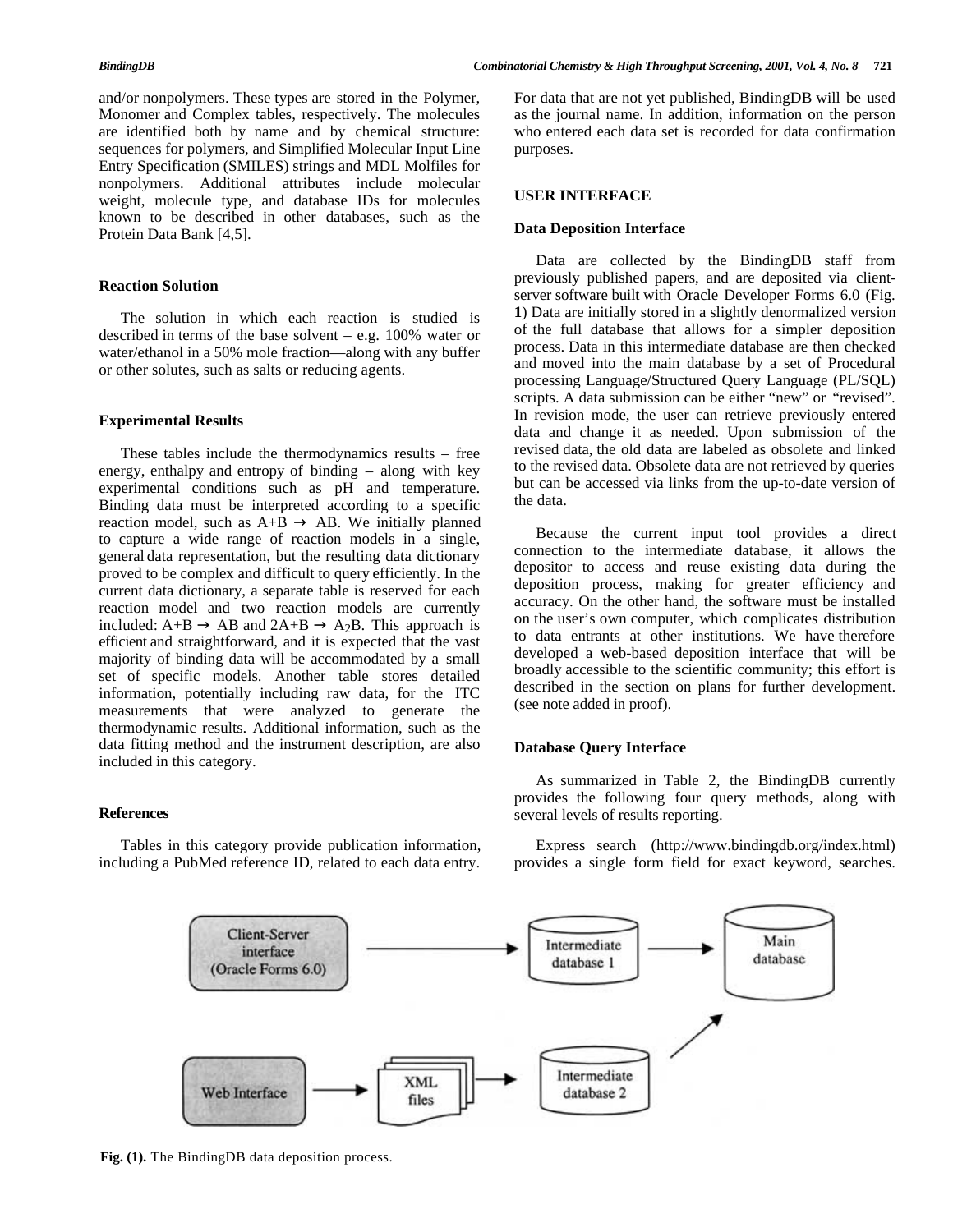| <b>Query Options</b>           |                                                                                                                                                                                                                                                                                   |  |
|--------------------------------|-----------------------------------------------------------------------------------------------------------------------------------------------------------------------------------------------------------------------------------------------------------------------------------|--|
| <b>Express Search</b>          | Text query by reactant name, substrate name, author name and entry keyword.                                                                                                                                                                                                       |  |
| <b>Experimental Data Query</b> | Query on numerical or textual data with up to two specified attributes that include reactant names, author names,<br>and ranges of G, H and -T S.                                                                                                                                 |  |
| Chemical (Sub)Structure Search | Search Monomers for exact match, substructure match, or molecular similarity.                                                                                                                                                                                                     |  |
| <b>Homology Search</b>         | Search Binding DB with BLAST for protein or nucleic acid sequences homologous to query sequence.                                                                                                                                                                                  |  |
|                                | <b>Result Presentations</b>                                                                                                                                                                                                                                                       |  |
| <b>Summary Page</b>            | Reactant names, G, H, T S, pH, Temperature, link to Detail Page                                                                                                                                                                                                                   |  |
| Detail Page                    | Details of selected binding reaction, including reactant names, structures, sequences, and sources; measurement<br>technique; entry date; thermodynamic data (G, H, T S, logK) with error estimates; pH; Temperature; ionic<br>strength; references; and link to Further Details. |  |
| <b>Further Details</b>         | ITC run data, data fitting method, instrument, article abstract, etc.                                                                                                                                                                                                             |  |

|  |  |  | Table 2. Current Query Capabilities of the BindingDB |  |  |
|--|--|--|------------------------------------------------------|--|--|
|--|--|--|------------------------------------------------------|--|--|

Currently a number of textual descriptors are accessible via this query method, such as reactant name, author name and entry keyword and additional textual information will be added in the future.

Experimental data query (http://www.bindingdb.org/ bind/dbsearch/index.html) allows users to search for entries possessing one or two selected attributes, including reactant name and author name, as well as G, H and T S values within selected ranges.

(Sub)Structure search (http://www.bindingdb.org/bind/ chemsearch/marvin/index.html) provides exact, substructure and similarity search capabilities against the small molecules (Monomers and Monomers in Complex) in BindingDB and returns the measurement entries that involve the matching molecules. We use JChem1.1 from ChemAxon, Inc. for the chemical draw tool and search engine [6].

BLAST search (http://www.bindingdb.org/bind/ blast/index.html) uses BLAST [7] to search BindingDB's entries for entries involving polymers homologous to a userspecified sequence and returns a BLAST report containing a line for each homologous sequence. Binding reactions corresponding to each listed sequence can then be accessed and reviewed.

The result of a query is a set of binding reactions that are presented in a summary page displayed on the user's browser. Each row of the table summarizes one reaction, with information on the reaction model, the names of the reactants, thermodynamic results, and the pH and temperature. Each row also contains a "More" link that transfers the user to a page presenting the details of the specific reaction, including citation data, solution description, and chemical description of the reactants. Small organic molecules ("Monomers") for which chemical structures are stored are displayed in a Java viewing applet, and polymer sequences are provided. The user can drill down from this page to further experimental details such as ITC run data, and instrument make and model.

### **Interface Design**

In addition to functionality, usability is a key focus of our interface design. A new online database can be difficult to learn and potential users might become frustrated or lost in the process of depositing data or executing complex queries, especially with a poorly designed interface. The computer science field of Human Computer Interactions (HCI) aims to use the principles of human cognition to guide the design of user-friendly interfaces [8]. Application of existing HCI principles and exploration of the factors that make for a usable database site maximize the value of the binding database to the user.

HCI principles dictate that interface design be targeted toward the expected types of users. Users of the BindingDB are expected to be professionals who know the task concepts, but arrive with minimal knowledge of the new interface and query procedures. To overcome this limitation, short instructions, dialog boxes and informative feedback regarding the each task are provided before, during and after the task. An online tutorial will also be made available. Designing the web site to have a hierarchy and representation similar to other relevant scientific sites further shortens user learning time; the present model uses organizational techniques found in the current Protein Data Bank (http://www.rcsb.org/pdb/). In order to accommodate both novice and expert users, both simple one-step queries and complex queries are accommodated. It is also essential to display results in ways that are convenient and revealing. Examples include allowing the user to choose how query results are sorted in the summary page, using fonts and formats that focus attention on the main results while unobtrusively providing explanatory information, and presenting certain types of data graphically. Finally, it are important to minimize the frustration and human error associated with data entry. This can be achieved by minimizing the steps required by the user, providing informative feedback on the deposition process, allowing easy reversal of actions, and minimizing the need for the user to manage large amounts of information at once.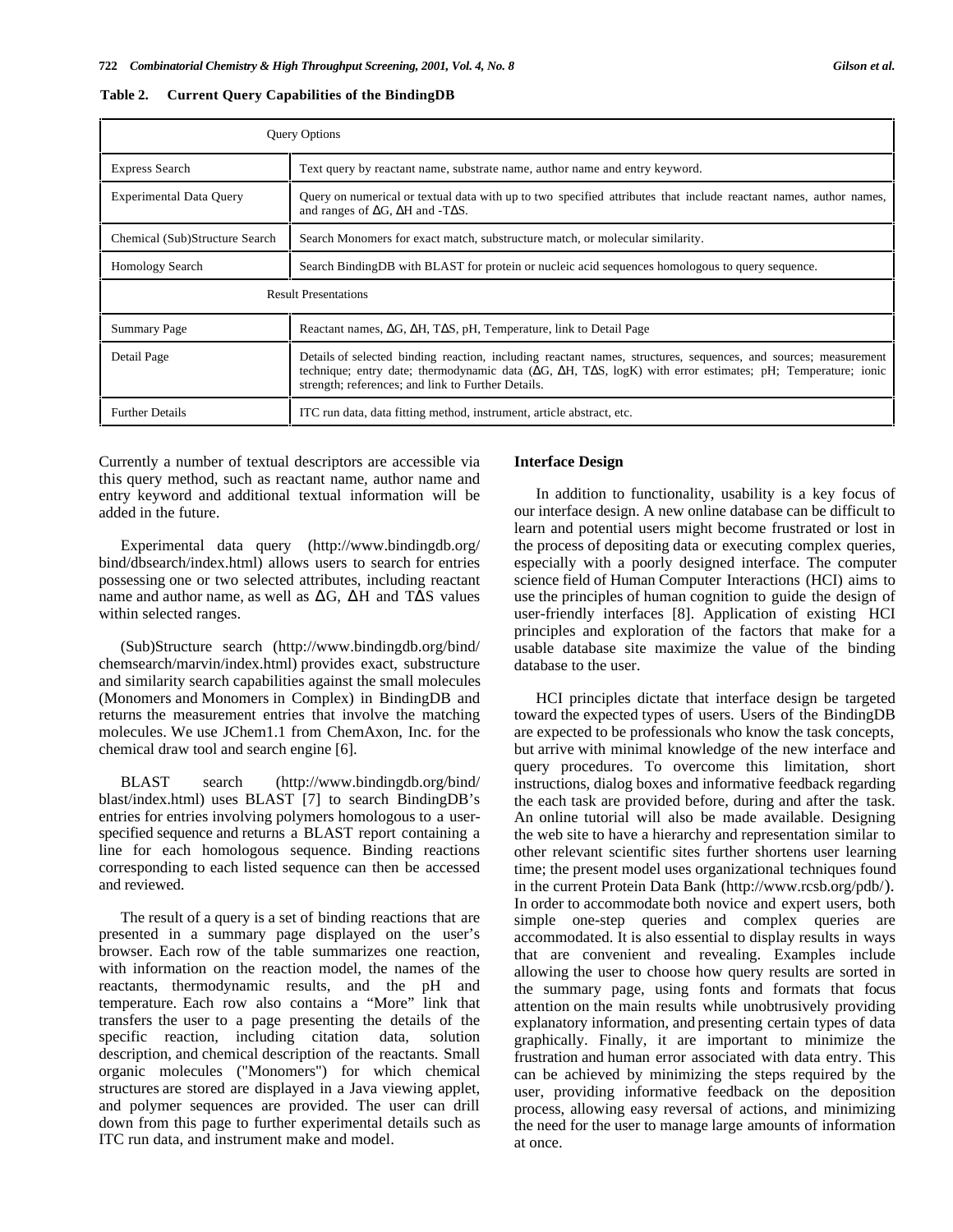A staged design procedure has been followed [9]. First, a low fidelity paperboard edition of the user interface was developed and then modified based on comments from within our development group. Second, a prototype online version of the interface was created and posted publicly. Comments and suggestions, primarily in the form of email messages, were collected from ITC experimentalists, computational chemists and graduate students in Chemistry and Biology. The interface was modified accordingly and the resulting interface can be viewed and tested at http://www.bindingdb.org. More formal studies will be conducted in other formats, such as questionnaires, organized discussions, and direct observation of users accessing the database (see note added in proof). The results of these studies will guide further enhancement of the interface.

## in tabular form. **DATABASE ARCHITECTURE**

The database is constructed with a 3-tier architecture, as diagrammed in Fig. (**2**). The first tier is the user interface, which runs on the user's computer within a web-browser. The second tier is an application server, the functional module that processes the data by receiving inquiries from the user's computer, formulating queries and sending them to the database, and collecting and formatting the results of queries for display at the user interface. The application server runs at the server (database) site. The third tier is a database management system (DBMS) that stores the data and performs queries received from the application server. The DBMS is also at the database site, but can run on a

different computer than the application server. The three-tier design is useful because the modularity allows one tier to be replaced or modified without affecting the other tiers. In addition, separating the application server from the DBMS allows the computational workload to be distributed over multiple computers as usage rises [10].

The DBMS itself is an integrated system of heterogeneous databases that stores and organizes the binding data and supports a variety of query types. It currently comprises four major components.

- 1. A core relational database, managed by Oracle Database Server (Oracle, Redwood, CA) provides the central physical storage for the primary experimental and molecular data described in Table 1. This relational database contains all deposited information
- 2. Chemical structure fingerprints [11] (http://www.jchem.com/doc/admin/GenerFP.html) for small molecules listed in the Monomer table are stored in the Oracle database, permitting integration of chemical substructure and relational database searches. The fingerprints are generated and searched with JChem 1.1 (ChemAxon, Hungary).
- 3. ASCII flat files external to the Oracle database are used to store protein and DNA sequences for sequence homology searching. Each data record is in FASTA format and is assigned the appropriate Polymer ID from the BindingDB so that it can be cross-referenced



**Fig. (2)**. The integrated query interface of the BindingDB.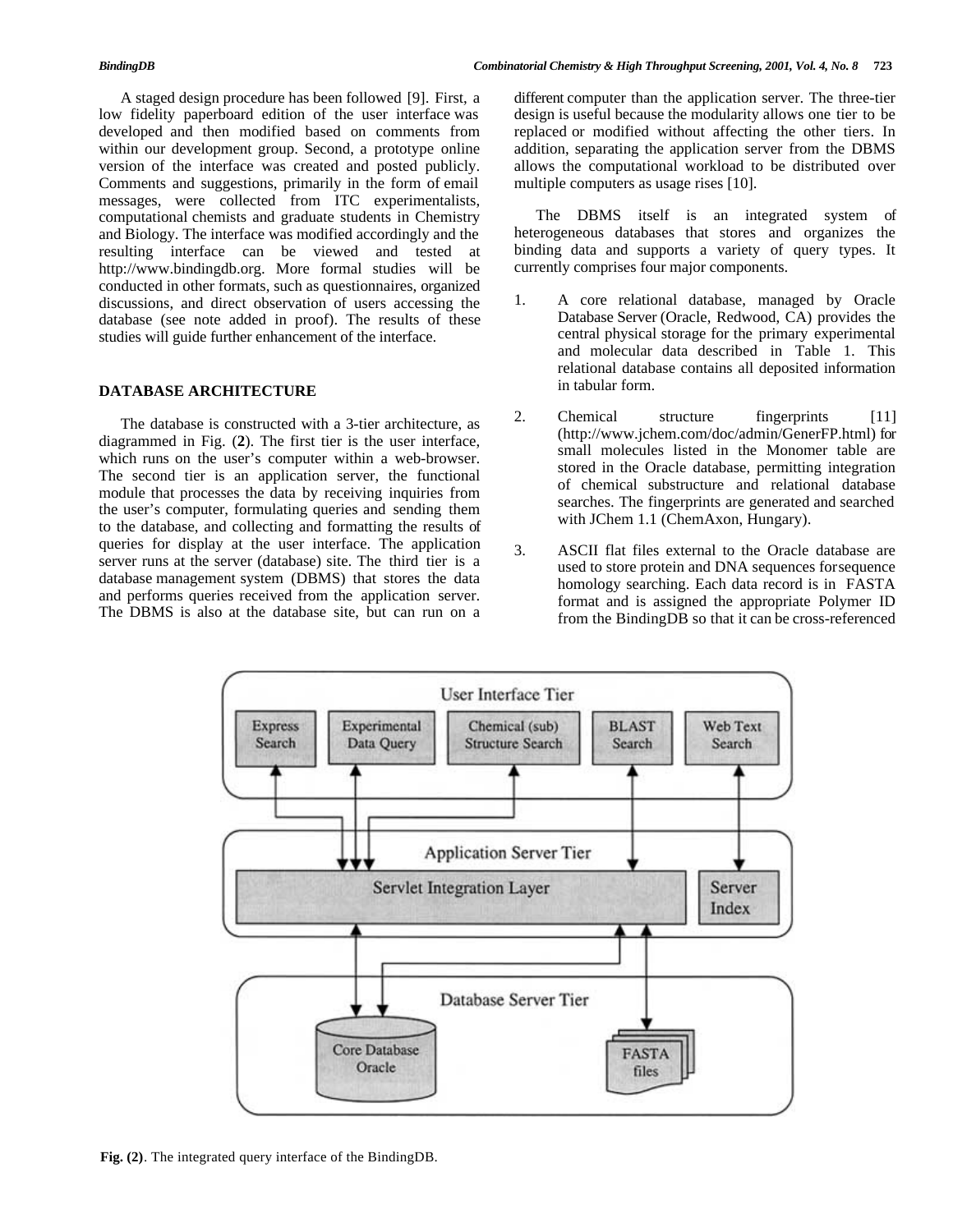with the corresponding record in the relational database. Storing sequence data outside the relational DBMS permits the use of search criteria not supported by standard SQL queries. Here, a BLAST homology search over the flat files yields a list of Polymer IDs that are then used to retrieve the associated binding data from the relational part of the database.

4. The iPlanet web server is used to index the textual content of the web-site itself and provides support for text searches via its internal search engine.

A fifth component, XML(Extensible Markup Language) files of binding data, will be added in the near future as part our effort to facilitate the receipt and deposition of data from various external sources (see note added in proof).

Communication between the application server and the DBMS and among the constituent databases is accomplished by using the Java Servlet technique (http://www.javasoft. com/docs/books/tutorial/servlets/) (Servlet Integration Layer in (Fig. **2**). The BindingDB user-interface on the user's computer dispatches a search request to the application server. The Servlet program determines which database must be queried and formulates the query statements. Each database executes the query and returns results that satisfy the query. The Servlet program then formulates these results into a web page and sends it to the user's browser for display. Because the BLAST search technique is conducted on flat files outside of the Oracle DBMS, a special Servlet program coordinates and integrates the queries of the relational database and the external flat files. The Servlet Integration Layer will also permit other databases, such as Medline (http://www.nlm.nih.gov/medlineplus/medline. html), GenBank (http://www.ncbi.nlm.nih.gov/Genbank/) and the PDB (http://www.rcsb.org/pdb/), to be integrated with the BindingDB

### **PROJECT STATUS AND DIRECTIONS**

The development of the BindingDB has followed guidelines and suggestions provided by workshop participants from academia, industry and government. The current implementation accepts data from a client-server deposition tool into an intermediate database, transfers these data into the main database, and provides textual, numerical, chemical, and protein/DNA sequence query capabilities through a user-friendly interface that runs in a WWW browser. The data dictionary focuses on ITC characterization of binding, but is designed to be extended to other techniques. Continued development of the BindingDB focuses on accelerating the intake of high-quality binding data into the database, on extending and enhancing the query capabilities, and on improving the interface through analysis of the user experience.

The binding data themselves are the heart of the BindingDB, and it is essential to increase the amount of data users can access in the database. To this end, we are developing an XML format (document type definition or DTD) for transfer of binding data, along with software that

will enter data received in this format into the BindingDB. This approach will create a clearly defined and general pathway for binding data to enter the BindingDB and will conveniently isolate the problem of creating a user-interface for data deposition from the problem of data transfer and entry. We will then establish a WWW data deposition interface that will generate XML files ready for transfer and deposition into the database. The establishment of a file format from which data can be transfered directly into the BindingDB will also make it straightforward for manufacturers of computer-controlled instruments – e.g. calorimeters -- to create software that will generate deposition-ready files, thus saving time and minimizing the opportunity for human error in the deposition process. The XML file specification provides a natural route for exporting data from the BindingDB to other applications and for integrating the BindingDB with other biomolecular and chemical databases, enabling complex cross-database queries. It also provides a convenient, human-readable backup format for the data. The development of stable and accepted data specifications and DTDs for the BindingDB may prove useful in the development of broader standards for describing and sharing binding data within the scientific community. Many binding measurements use techniques other than ITC, and we plan to extend the existing data dictionary accordingly. An early extension will be to the measurement of enzyme inhibition constants  $(K_i)$  because of their importance in drug development and because many such data are available. The existing query methods will be extended to traverse both enzymologic and calorimetric data and the user-interface will be modified accordingly.

The user-interface and query capabilities will be enhanced in other respects as well. Query functions will be provided that allow users to construct more complex queries from existing query elements, and graphical displays -- such as histograms of affinities -- will be provided. Users will be allowed to set up customized data repositories on the BindingDB web-site that reflect their own interests or that focus on data they have deposited. Finally, more formal user surveys and usability studies of the interface will be carried out. The results will guide the ongoing development of the BindingDB as a public, web-accessible resource for the scientific community.

### **NOTE ADDED IN PROOF**

The BidingDB now accepts binding data via on-line forms, accessible via the homepage. Users are invited to deposit data, and also to fill-out the on-line survey. An XML DTD has been established and is used in the deposition process.

### **ACKNOWLEDGEMENTS**

This project is supported by NSF grant DBI-9808318 and by the National Institute of Standards and Technology through the Standard Reference Data and Systems Integration for Manufacturing Applications programs. We thank Drs. J. Westbrook, P. Bourne, H. Berman, K. Breslauer, M. Doyle,